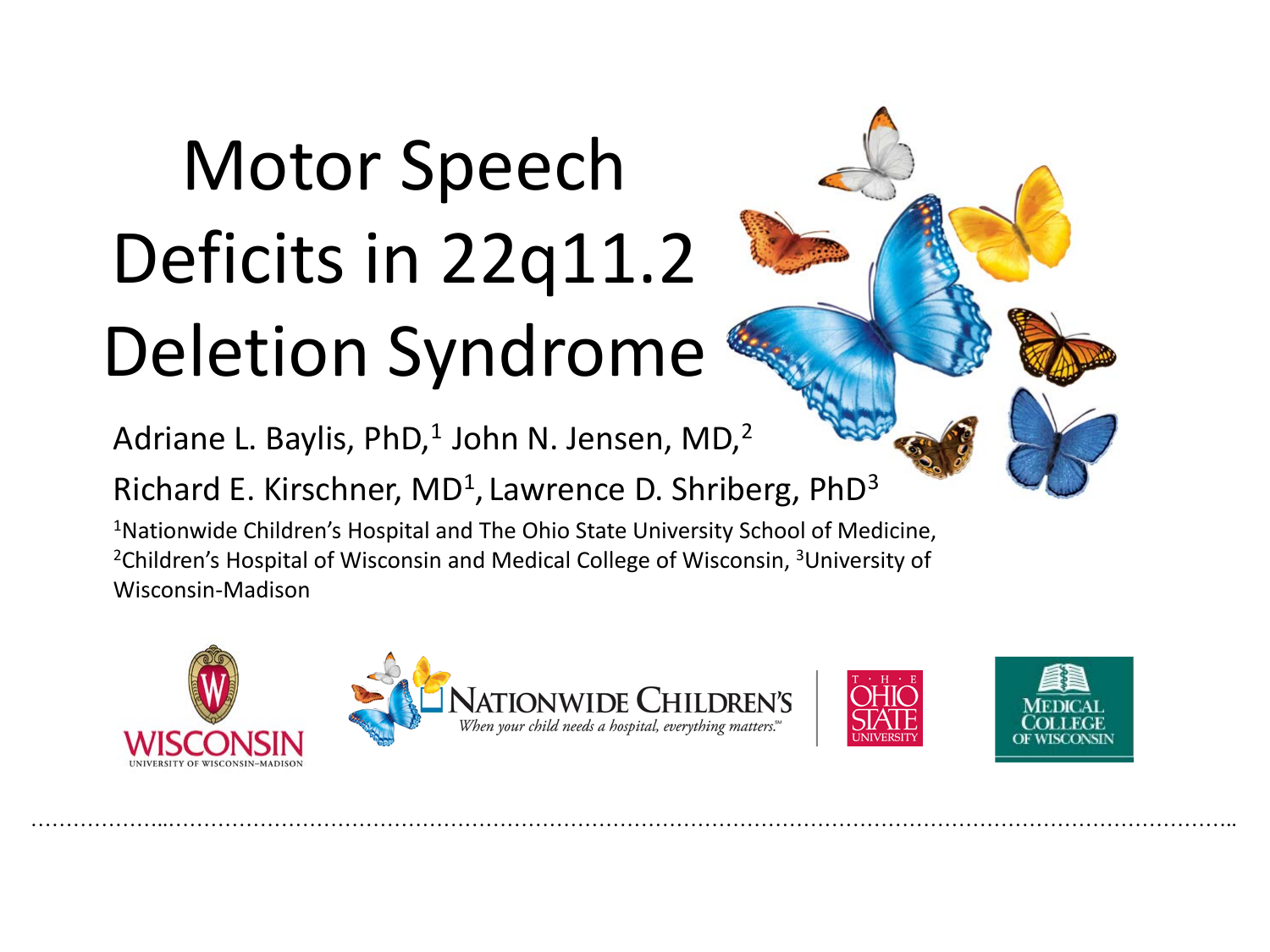#### **Disclosures**

I have no relevant financial or nonfinancial relationships in the products or services described, reviewed, evaluated or compared in this presentation.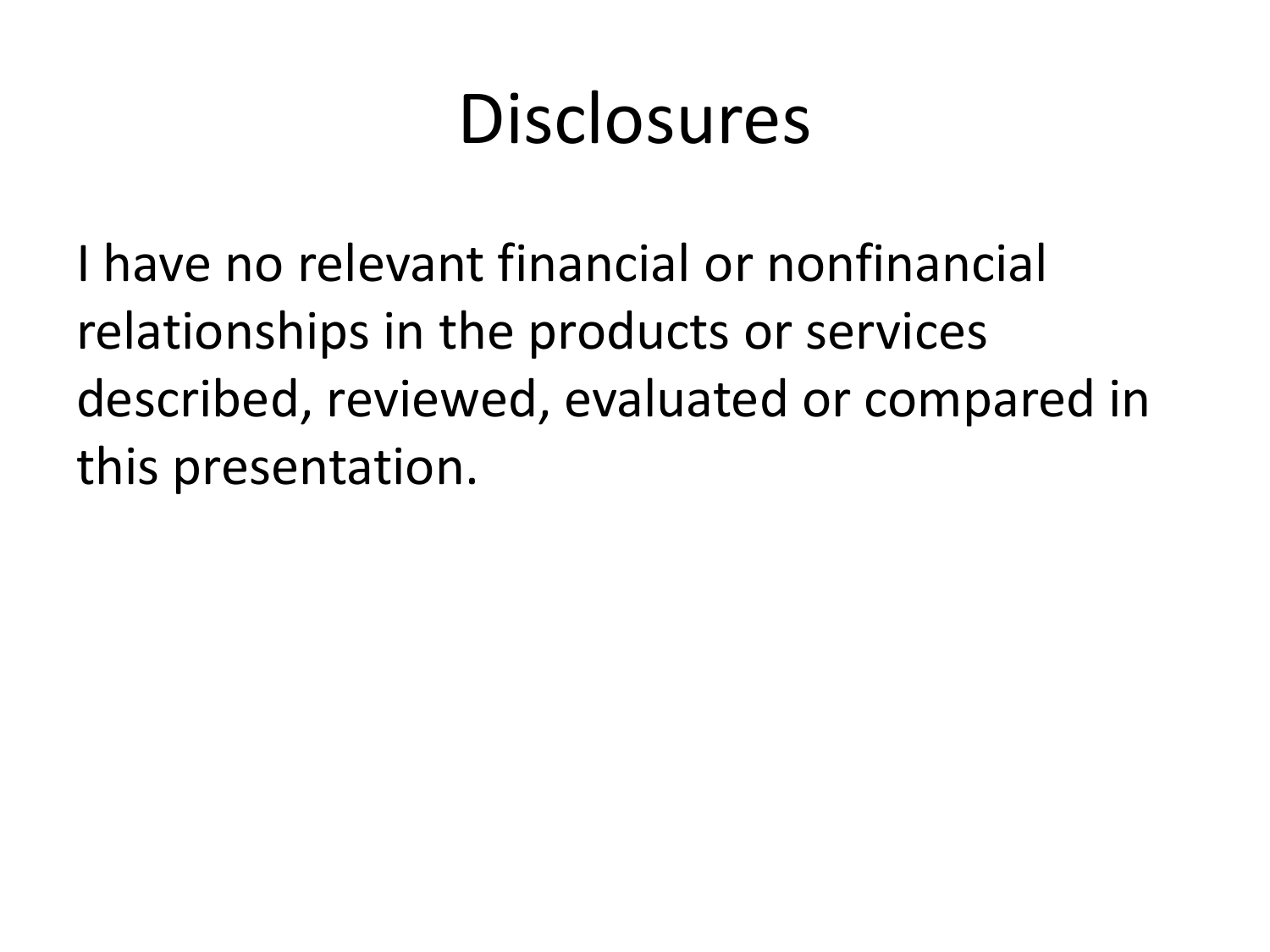# Background

**Motor Speech Disorders (MSD)**, including both apraxia of speech and dysarthria, have been reported in children and adults with 22q11.2DS

Clinical debate on the potential overdiagnosis of **Childhood Apraxia of Speech (CAS)** in 22q11.2DS is, in part, due to possible overlap in the signs of each disorder.

- Severe articulation disorder with limited speech intelligibility
- Lack of oral movement during compensatory misarticulations

(Persson et al., 2003; Carneol et al., 1999; D'Antonio et al., 2001; Solot et al., 2000; Golding-Kushner, 1985; Kummer et al., 2007; Mills et al., 2006; Zaleski et al., 2009; Baylis 2011).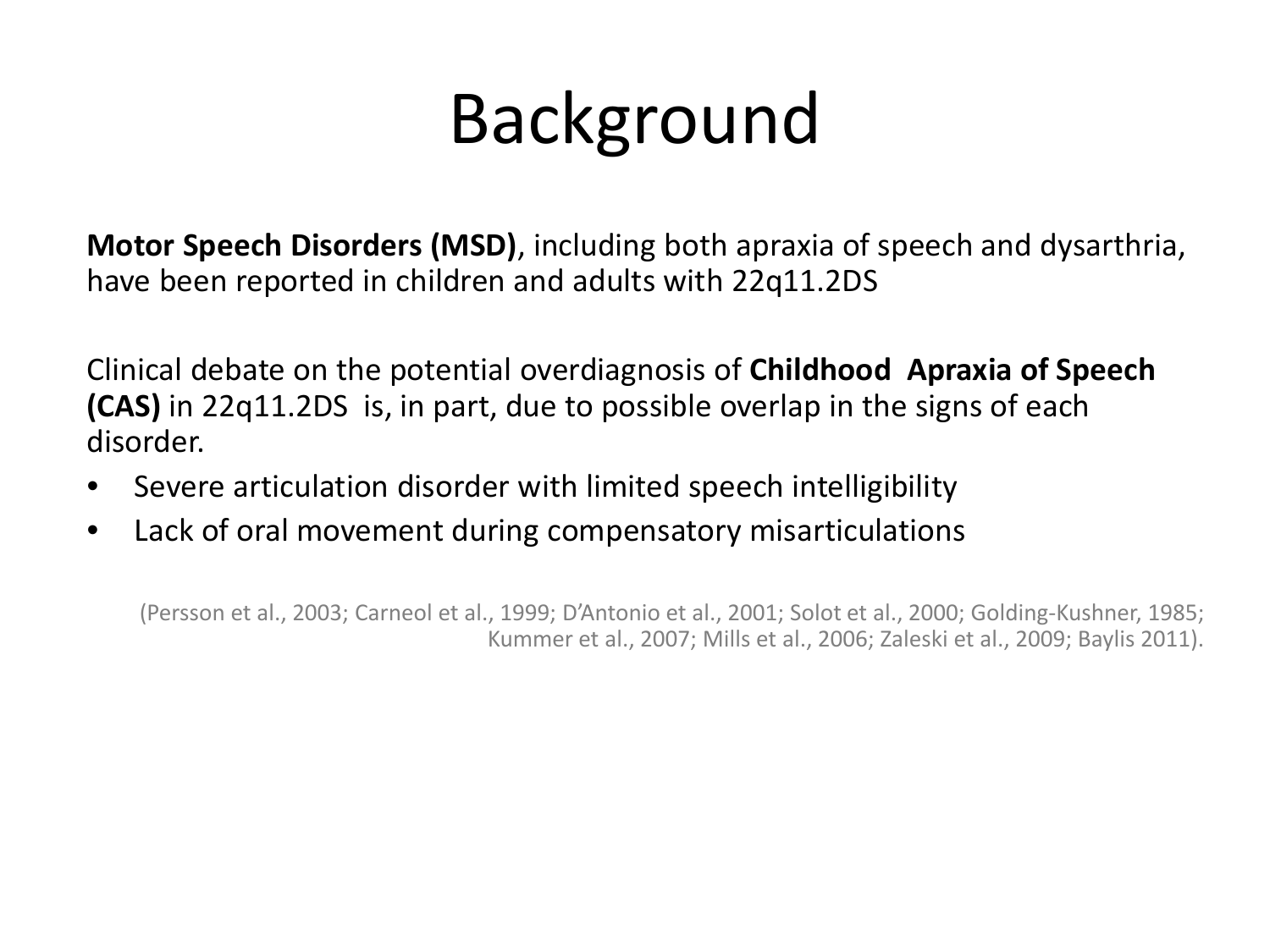# Research in MSD in 22q11.2DS

- Retrospective studies using chart reviews have reported that 36-85% of children with 22q11.2DS have features consistent with or a clinical diagnosis of CAS (Mills et al., 2006; Kummer et al., 2007).
- Prospective studies using instruments that purport to assess CAS (e.g., Hickman Apraxia Profile, Nuffield Dyspraxia Assesssment) have reported that 52% of participants with 22q11.2DS have features consistent with CAS (Mills et al., 2006; Kummer et al., 2007).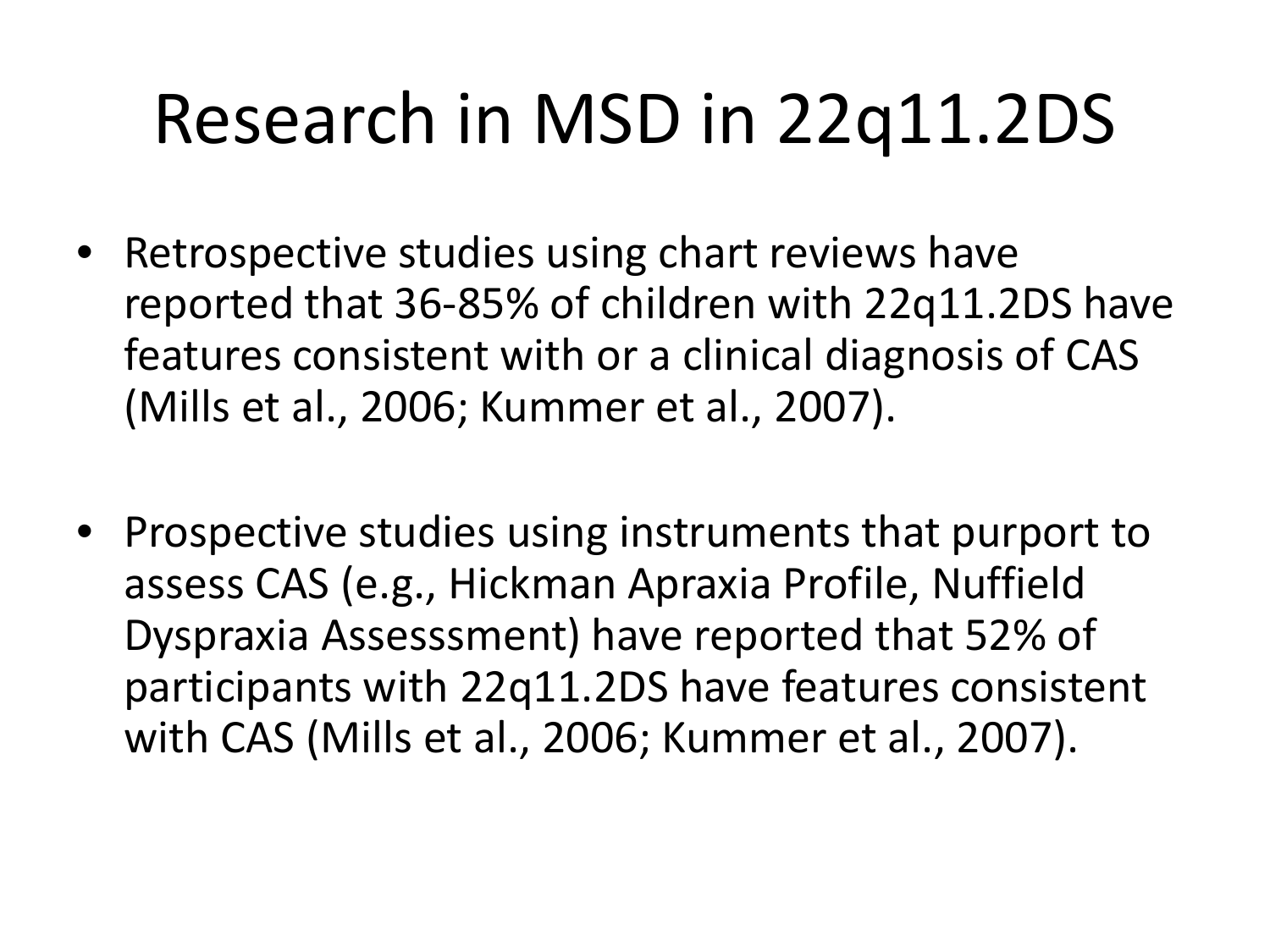#### Limitations of Research in MSD in 22q11.2DS

- Lack of an explanatory account of CAS at neurologic and speech processing levels;
- Lack of a standardized assessment procedure and diagnostic criteria to classify a child as positive for CAS (ASHA, 2007; McCauley and Strand, 2008);
- Lack of studies comparing speech findings in 22q11.2DS with speech findings in children with other subtypes of speech sound disorders, including Speech Delay and subtypes of dysarthria.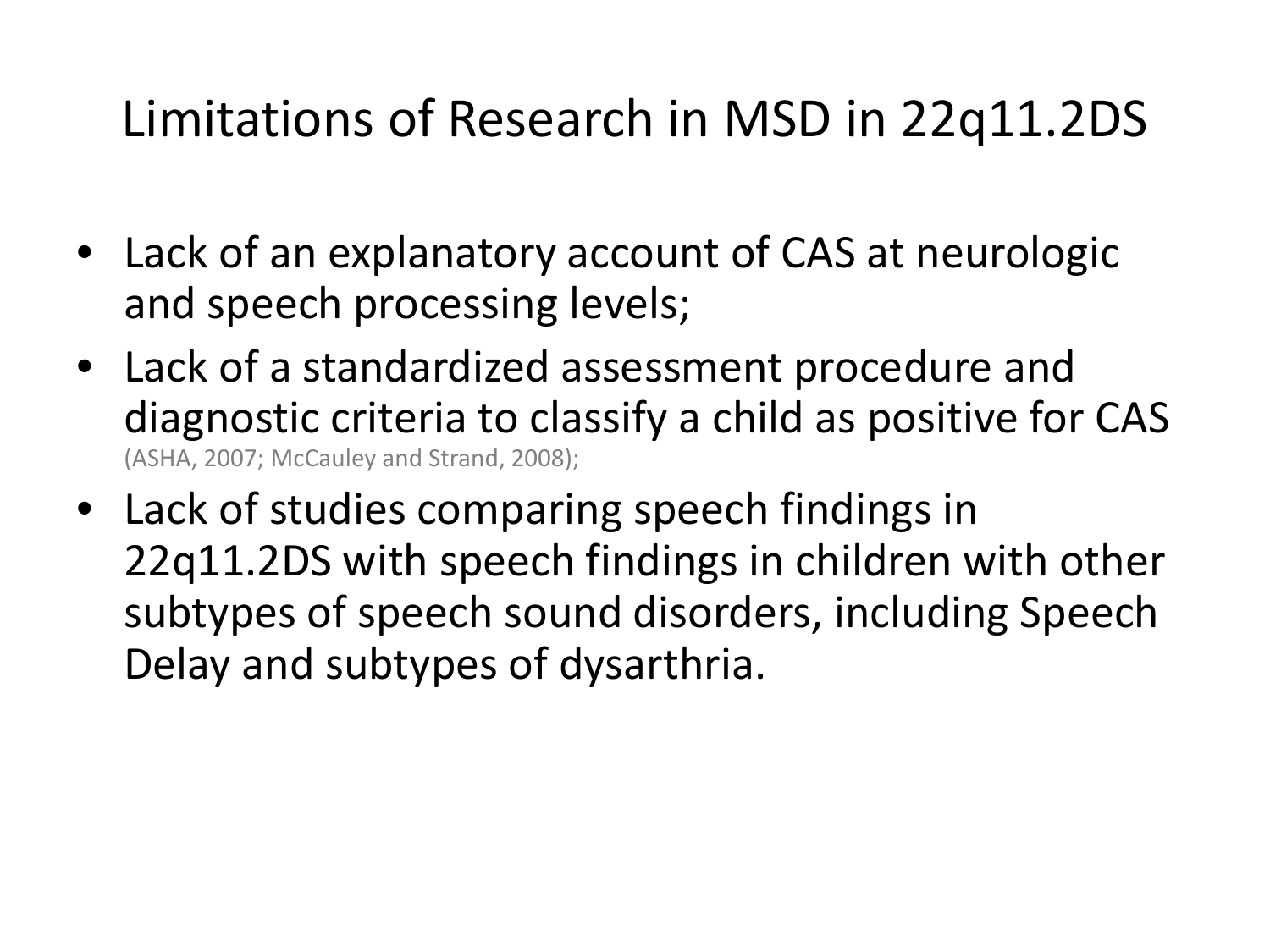# **Significance**

Research in children with 22q11.2DS using contemporary methods for classification of CAS and other forms of MSD has the potential to refine our understanding of the speech phenotype of children with 22q11.2DS, as well as inform clinical management.

• This study provides the first preliminary estimate of the clinical prevalence of CAS in children with 22q11.2DS using a *standardized diagnostic marker* of CAS.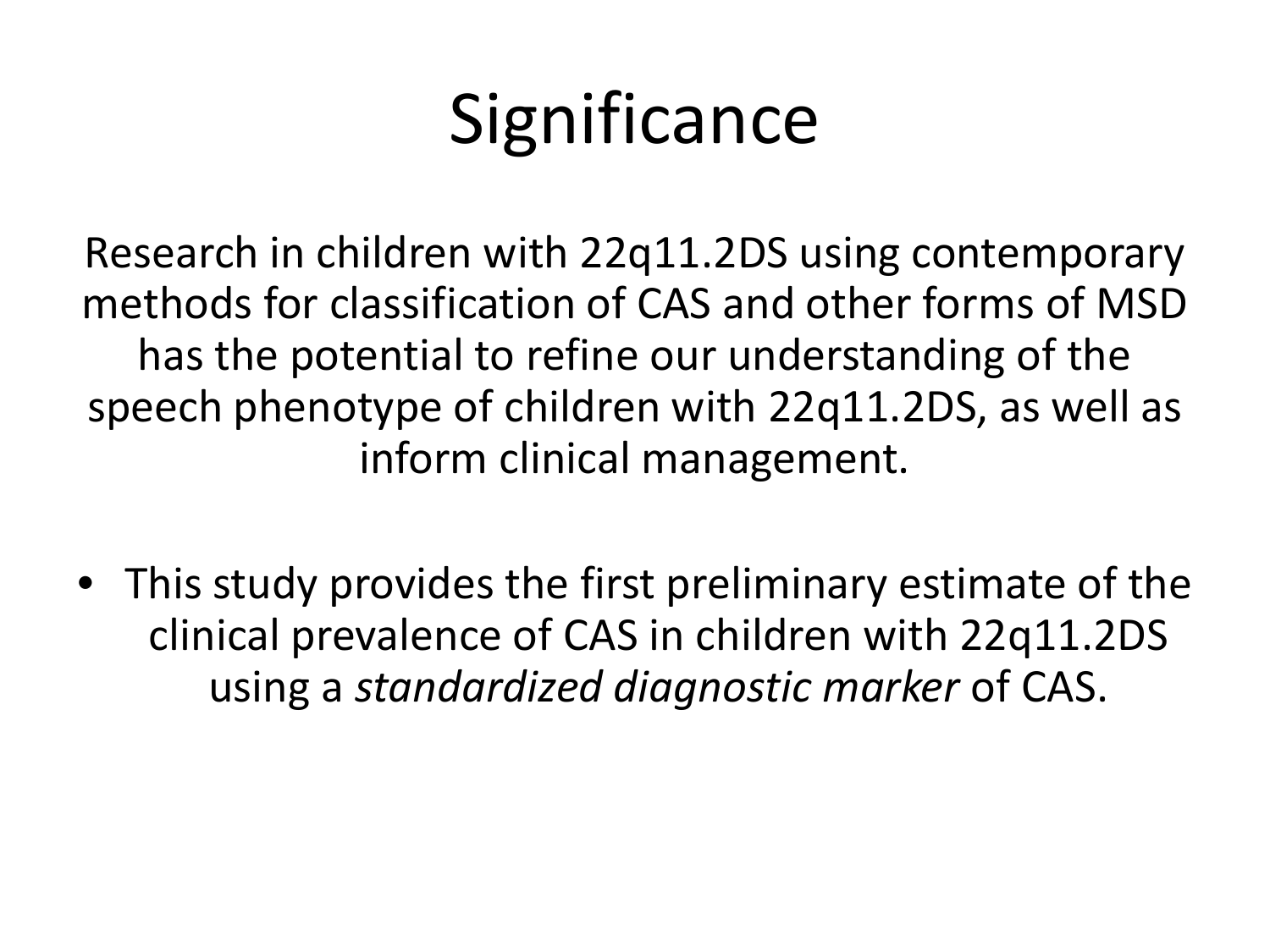#### Research Questions

1. Do children with 22q11.2DS meet a standardized research criterion for CAS?

2. Do any of the sample meet emerging research criteria for a subtype of Motor Speech Disorders termed "Motor Speech Disorder-Not Otherwise Specified" (MSD-NOS)?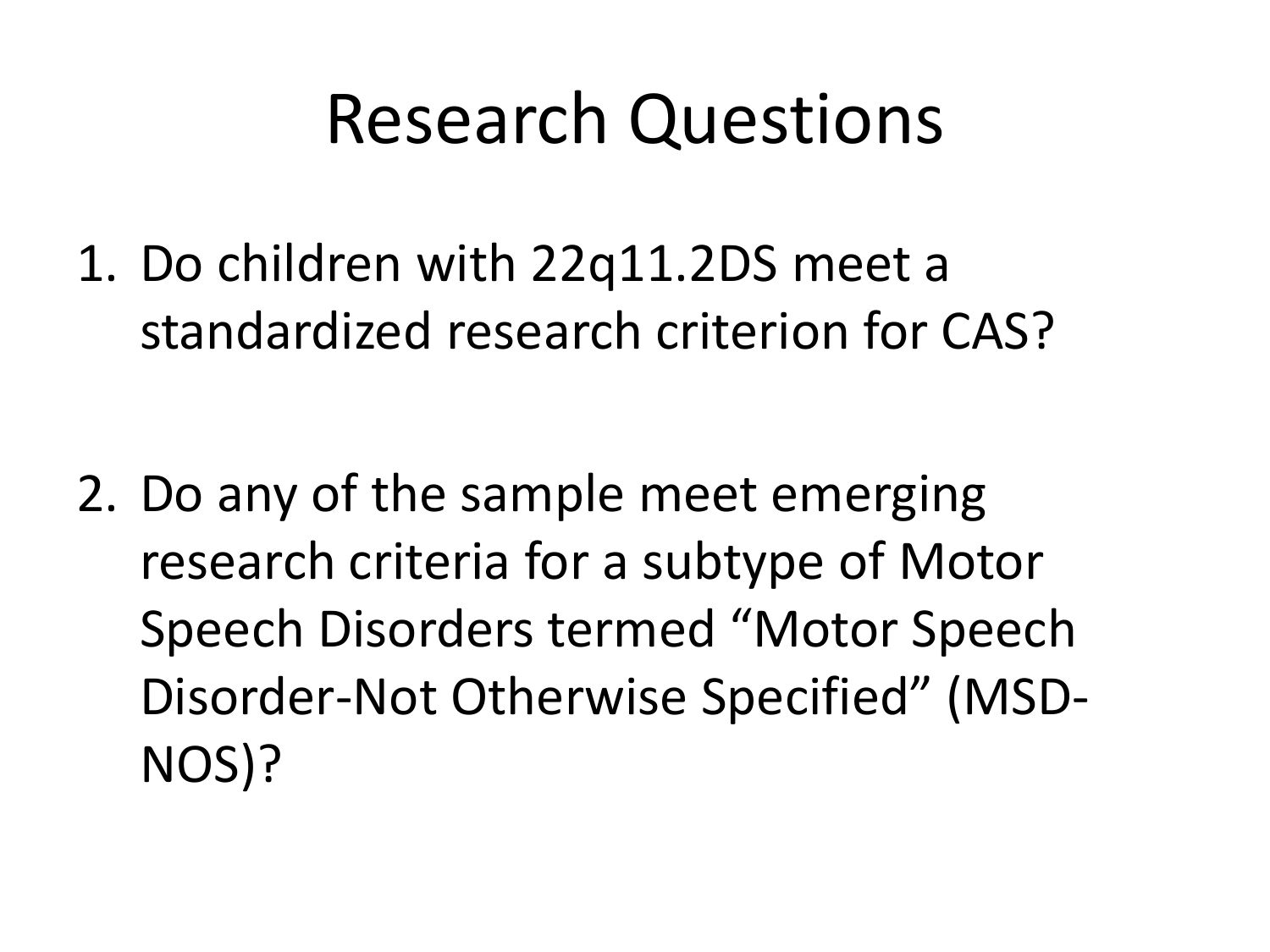# Method

**Participants** 

- Children recruited by mailings from two major Midwest pediatric medical centers
- 18 children with 22q11.2DS
- Ages 6-18 years
- No history of permanent hearing loss
- Native English speakers

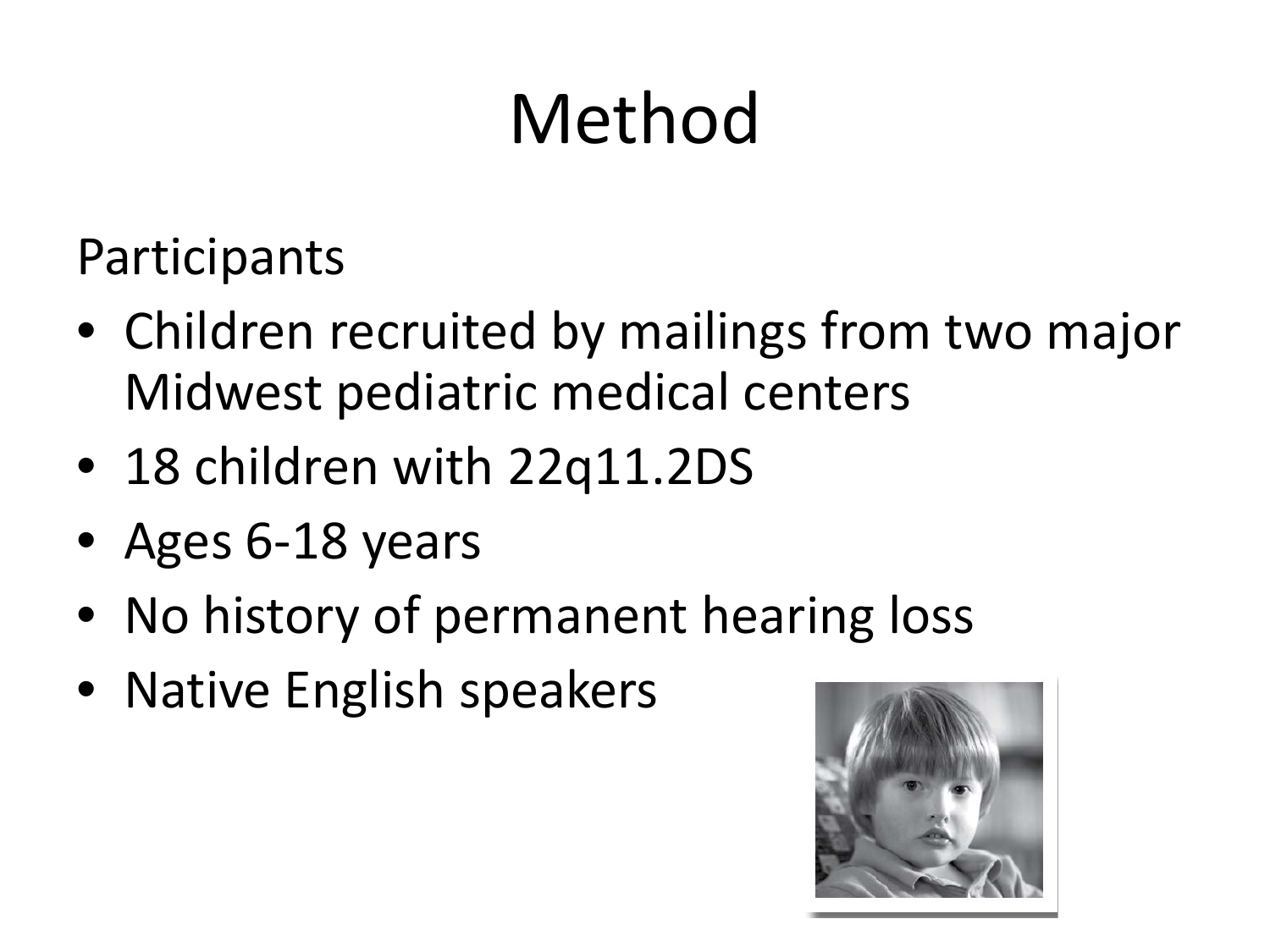# Method

- All assessment tasks administered by the same SLP
- Madison Speech Assessment Protocol (MSAP, Shriberg et al., 2010)
	- 15 spontaneous and imitated speech tasks in simple to challenging contexts
	- Kaufman Brief Intelligence Testing-2 (K-BIT2)
	- Oral and Written Language Subscales (OWLS)
	- Questionnaires on participant's medical, speech, and educational histories.
	- All MSAP speech tasks audio recorded

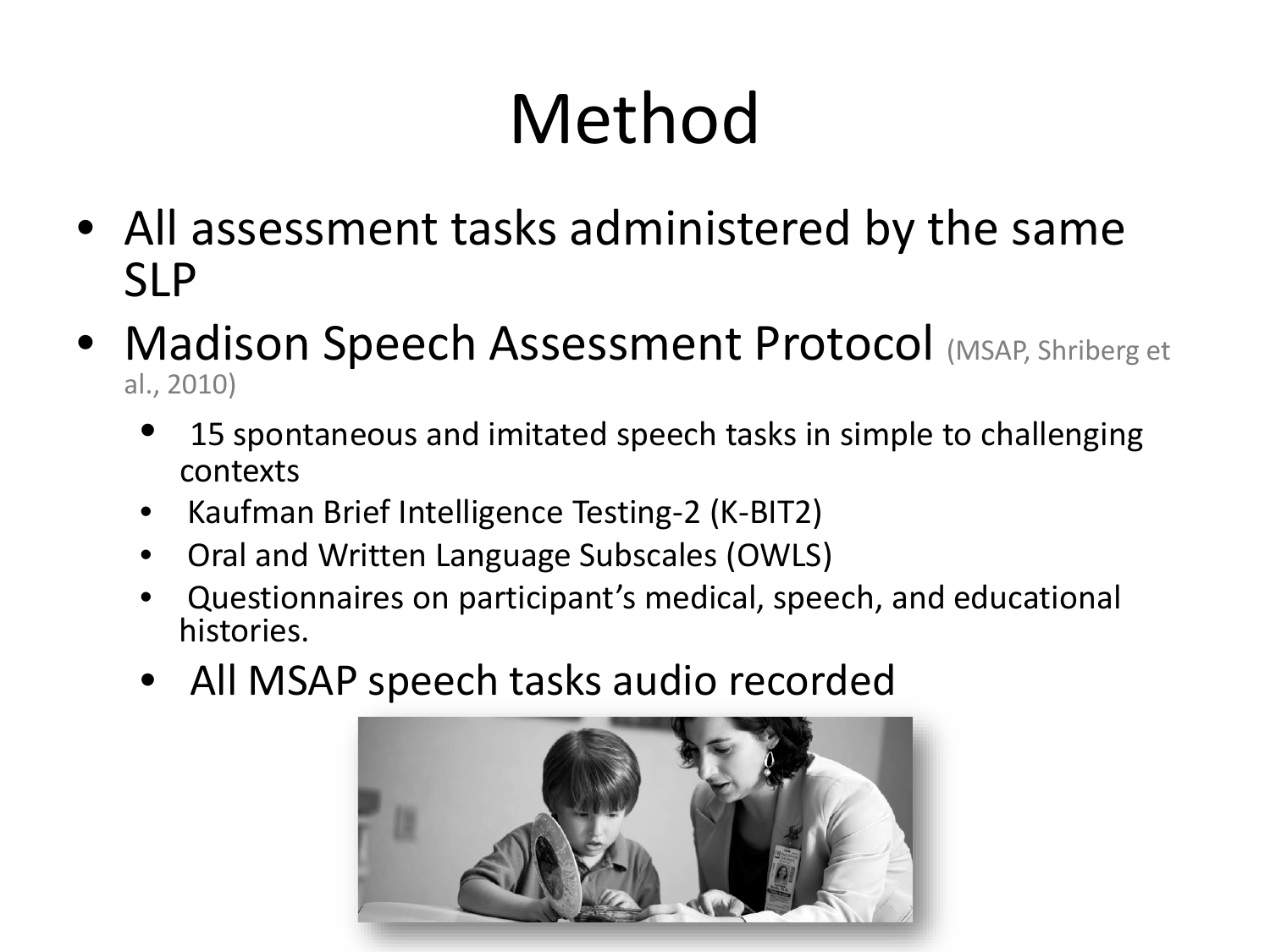# Method

- MSAP speech data were reduced independently by trained speech research assistants using the Speech Disorders Classification System (Shriberg et al., 2010), including narrow phonetic transcription, prosody-voice coding, and acoustic analyses.
- Classification as CAS requires participants to meet percentage cutoff criteria on inappropriate pauses and inappropriate stress, using an acoustic-aided motor-speech typology (Shriberg et al., in preparation).
- Classification as having an MSD other than CAS requires criterion z- scores on an emerging set of perceptual and acoustic signs of dysarthria or "MSD-NOS" using data from a reference sample of 150 typical speakers (Potter et al., 2012).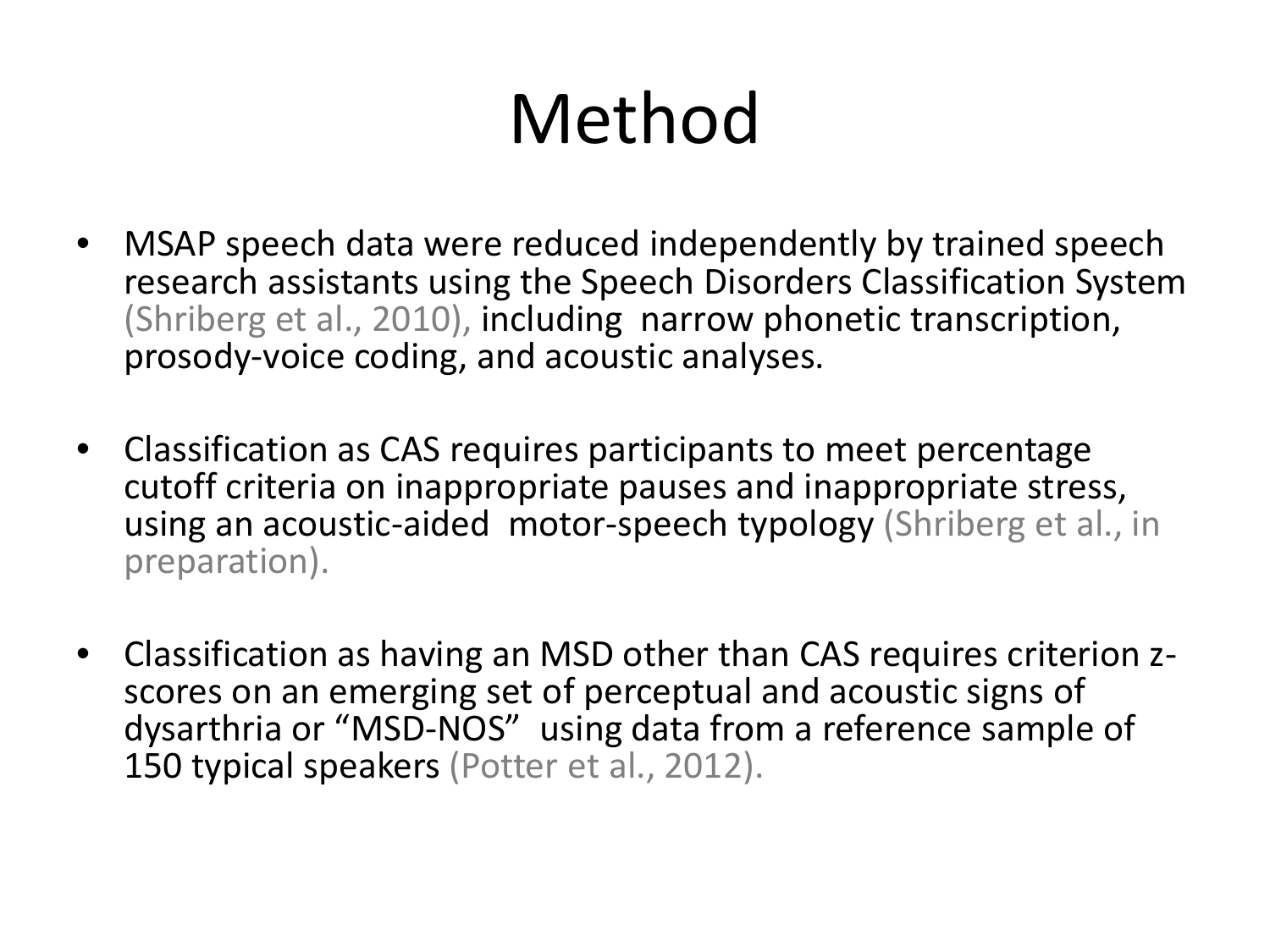#### A Diagnostic Phenotype for Childhood Apraxia of Speech: *The Pause-Stress Marker* (a)

- **Pauses (P+)**: Inappropriate pauses in continuous speech, coded using a 10-category linguistic typology (e.g., sharp, grope, etc.)
- **Stress (S+)**: Excessive and equal stress on words and phrases in continuous speech (sentential level).
- Based on % of opportunities within 24 utterances  $\rightarrow$  If cutoff threshold exceeded, then are coded as (+) for that feature (e.g.,  $P+S+$ ,  $P+S-$ ,  $P-S+$ ).

**P+S+** has been shown to be the main diagnostic feature that separates children with CAS from age/gender matched peers with Speech Delay.

• Specificity for a sample of 224 children with Speech Delay was > 98% (Shriberg et al., in preparation).

• (a) Shriberg, L.D., Strand, E.A., Jakielski, K.J., Karlsson, H., Mabie, H.L., McSweeney, J., Tilken, C., Wilson, D. (In Prep). A diagnostic phenotype for childhood apraxia of speech: The pause-stress marker.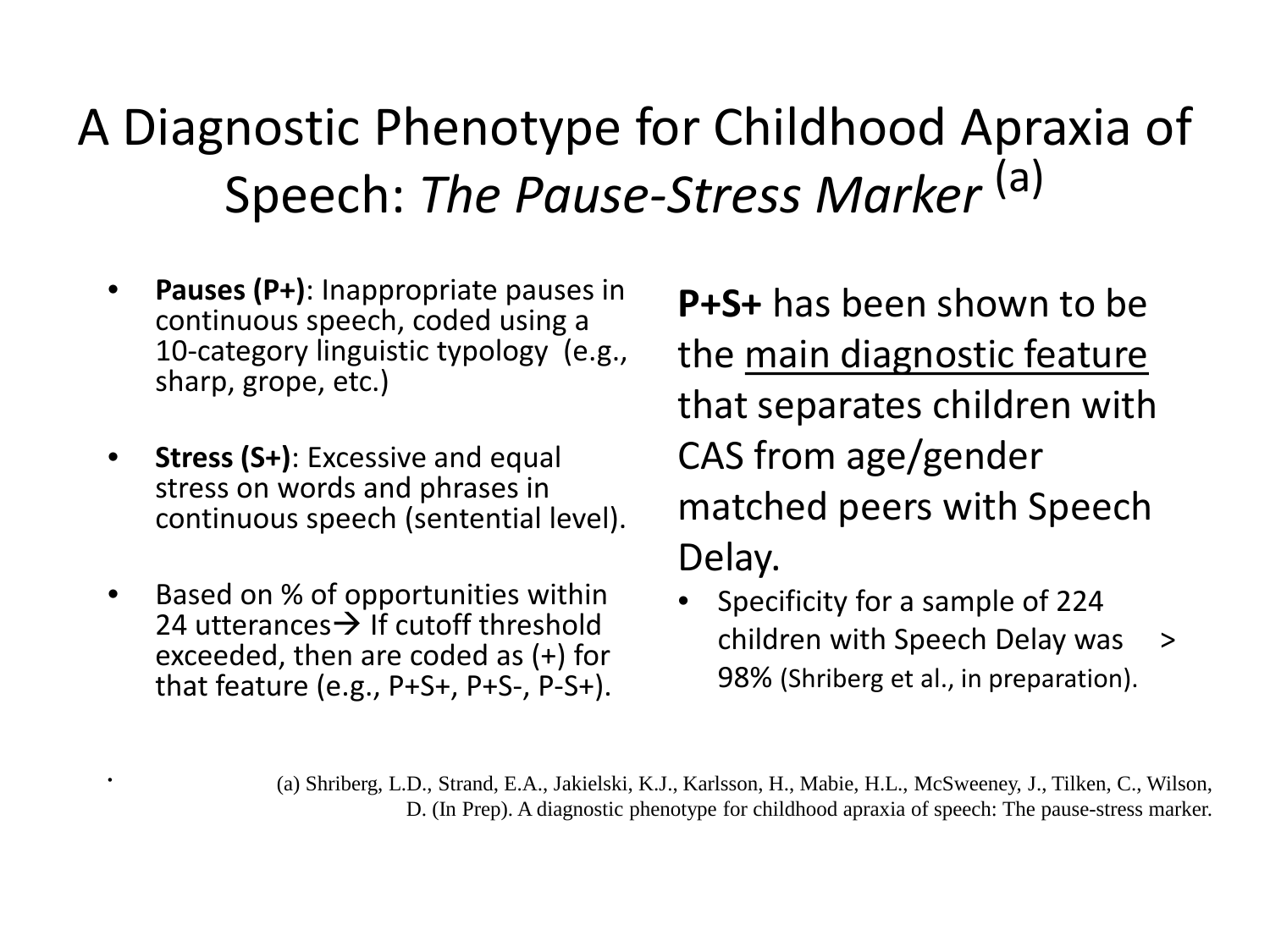## Results

• 3 of the 18 participants (16.7%) with 22q were positive for the diagnostic marker (P+S+) for childhood apraxia of speech.

• Several of the remaining 22q participants were positive on an emerging set of speech, prosody, and voice signs consistent with MSD-NOS (e.g., P-S+).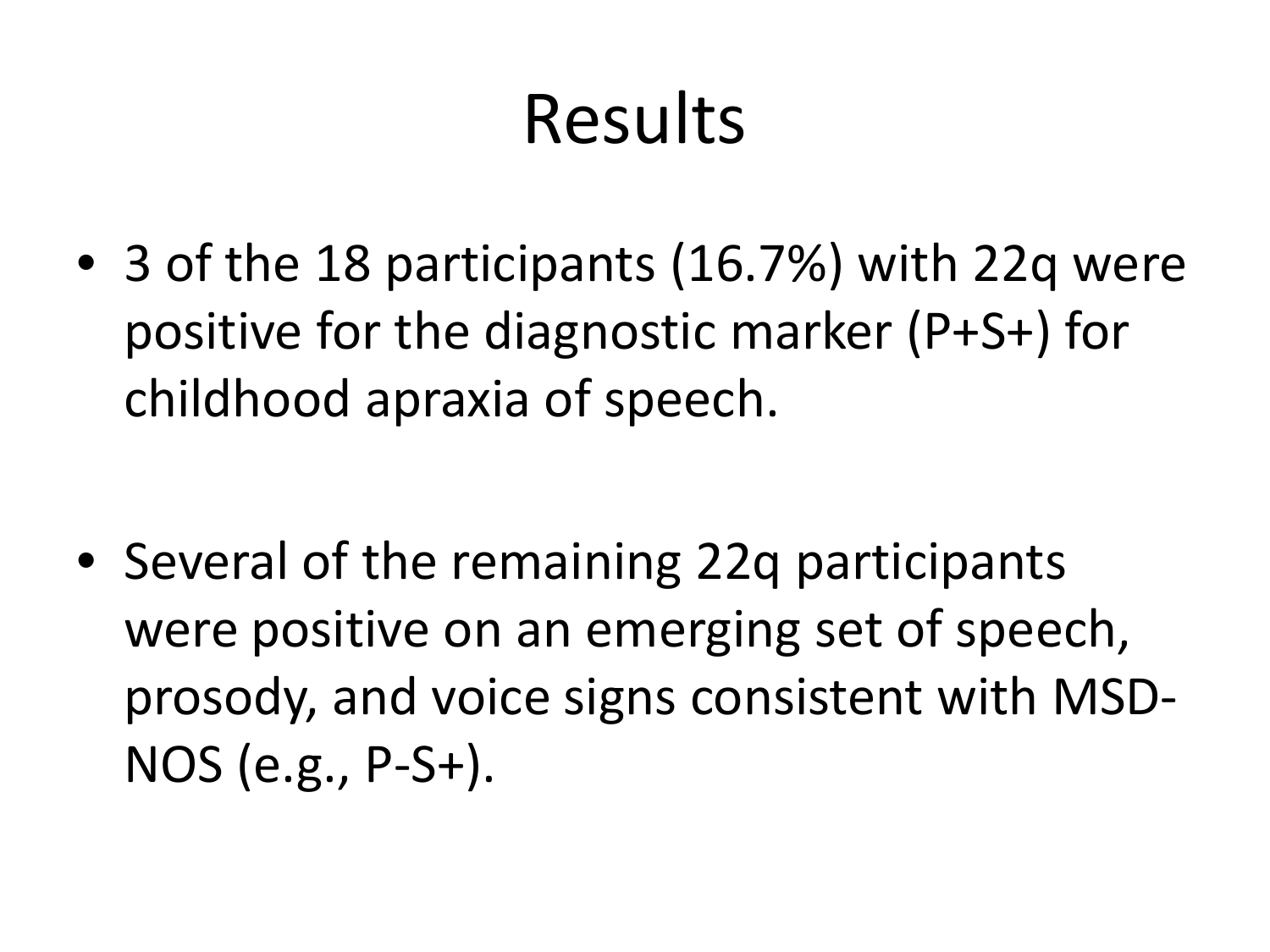### Conclusions

- Findings support the perspective that approximately 1 in 6 youth with 22q11DS meet contemporary criteria for Childhood Apraxia of Speech. They fail to support prior reports that CAS is a highly prevalent type of speech sound disorder.
- Findings for this sample of children with 22q11DS support the perspective that in addition to their speech delay, some may have additional motor speech involvement.
- Given the critical role of differential diagnosis in treatment planning, findings support the need for larger scale research on the prevalence and genetic and neural substrates of CAS and other types of motor speech disorders in youth with 22q11DS.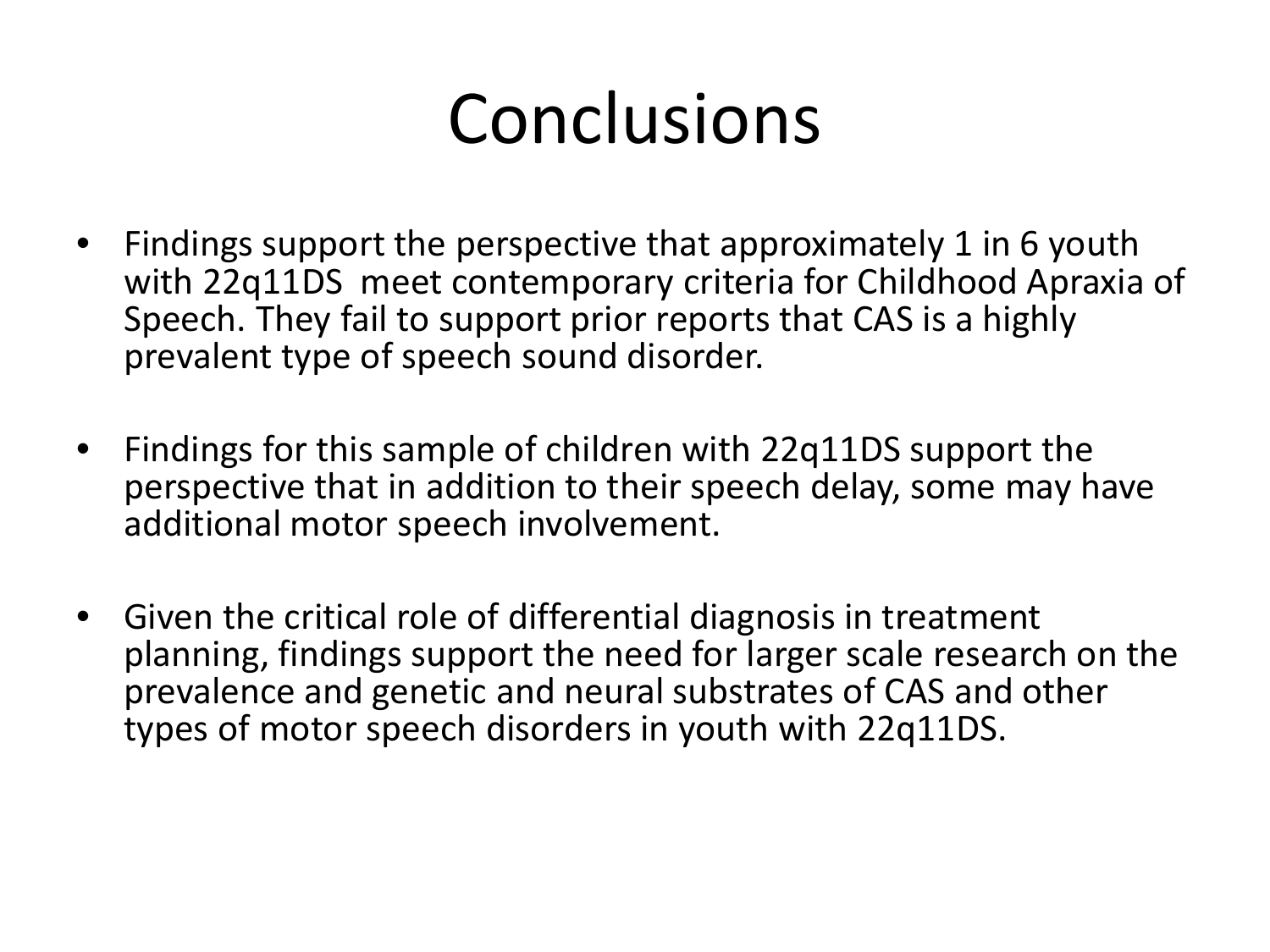# Acknowledgments

- National Institute on Deafness and Other Communication Disorders [DC00496] and a core grant to the Waisman Center from the National Institute of Child Health and Development [HD03352], PI: Lawrence Shriberg, PhD.
- UL1RR025755 from the National Center For Research Resources (National Center for Advancing Translational Sciences)
- Phonology Project, Waisman Center, University of Wisconsin-Madison